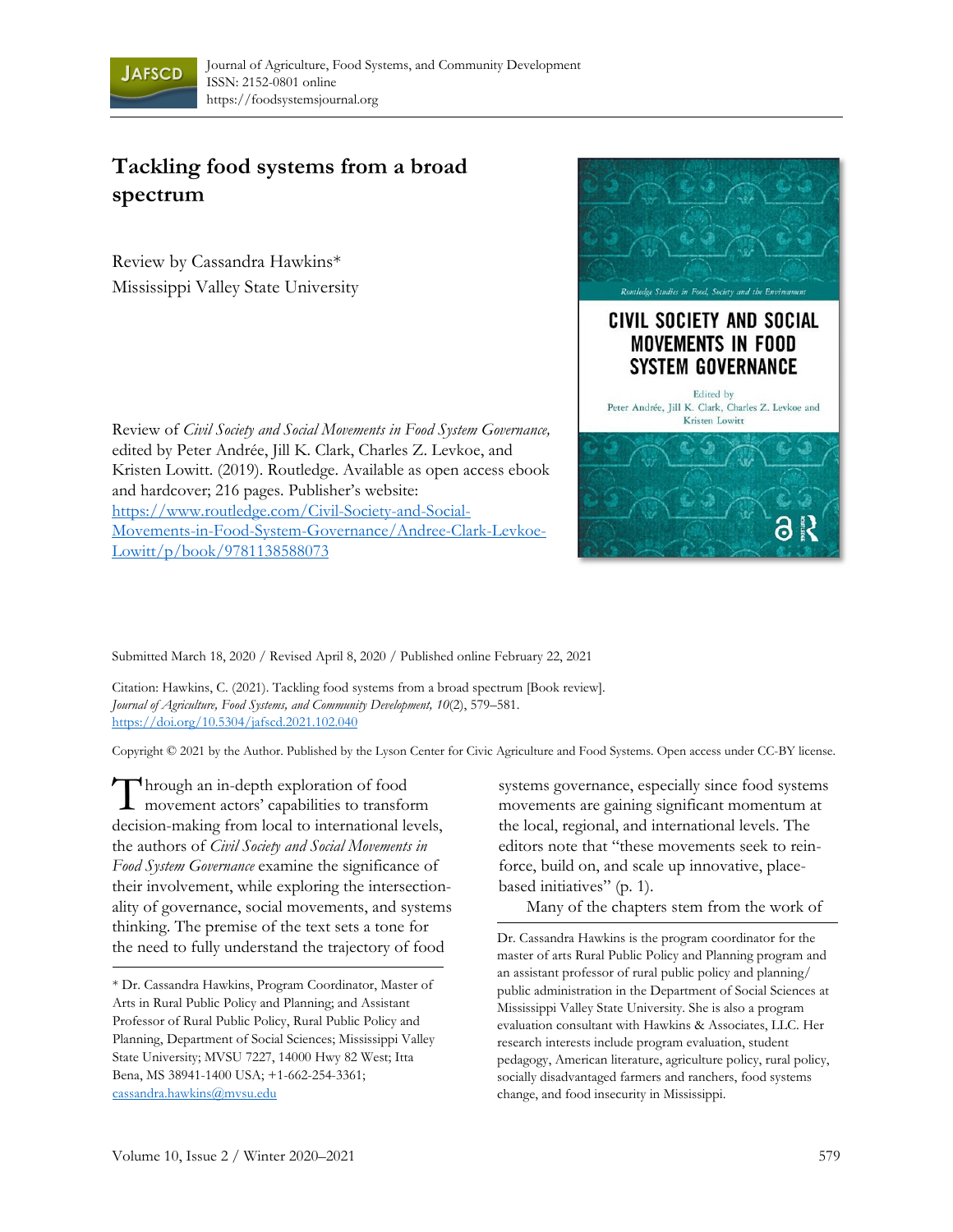the Food: Locally Embedded Globally Engaged (FLEdGE) action research collaborative. Many researchers and program evaluators, like myself, understand that action-oriented inquiry is key to understanding food systems throughout the world. FLEdGE provides an opportunity for community partners and researchers through this book as a means of inspiration, motivation, and transformation of food systems. Through the work of FLEdGE, collaboration provides an avenue for sharing knowledge and research capital for sustainable change through its robust network of stakeholders interested in food systems work across the world. Thus, this book provides a glimpse into FLEdGE's commitment to food systems change.

 The diverse backgrounds of the authors contributed to the value of this book. For example, among the 16 contributors, six are practitioners. Having such an extensive number of practitioners contribute to a book on food system governance was fascinating. In many food systems, practitioners contribute more to the transformation than academicians. But since they focus more on grassroots efforts than on publishing, their viewpoints are not always shared. Oftentimes, academicians report on the work that practitioners are doing in their communities or within specific food systems, like in Mississippi, where the prevalence of food insecurity affects so many households. This book's inclusion of contributions from both academics and practitioners creates a wealth of knowledge to understand governance among contemporary food systems. For example, Chapter 7, Indigenous Self-Determination and Food Sovereignty through Fisheries Governance in the Great Lakes Region, includes five contributors, three of whom are practitioners. Furthermore, this chapter includes a discussion about Indigenous people from practitioners who are members of the Indigenous community. The contributors know first-hand how governance is affecting their food systems, and the readers are exposed to the viewpoints of both researchers and community partners. Readers are shown the applicability of the theories that are discussed through the lenses of the practitioners.

 Instead of continuing the trend of only identifying challenges that affect the governance of food systems, *Civil Society and Social Movements in* 

*Food System Governance* creates a unique experience that includes discussions of opportunities and implications. For example, chapter 5 provides examples for community partners and researchers to fully grasp what opportunities could be available in food systems and how policy directly affects food movements. Researchers and practitioners gain valuable insight about government-led policymaking processes and can further use this information to inform significant food systems change. Additionally, this chapter provides important insight on how to effectively influence food policy, despite the tension and different goals and objectives among the stakeholders. This unique spin on discussing food system governance proves to be very useful for food movement actors and addresses the gap in the food systems literature about opportunities. Furthermore, *Civil Society and Social Movements in Food System Governance* demonstrates the critical role that governance, social movements, and system thinking play in the ultimate transformation of contemporary food systems.

*Civil Society and Social Movements in Food System Governance* contributes to readers' understanding of governance processes within a food system. Readers are prompted to reflect on the food movements affecting their surrounding communities. By discussing specific cases, readers are exposed to the way that food systems on the local level experience transformation. This book also sheds light on the significance of co-governance in food systems transformation. Contributors present an intense argument that co-governance remains necessary to create a consensus among all stakeholders within a food system. This can be applied to food systems in Mississippi and promote collaboration among community partners, political figures, community members, and researchers. Many chapters illuminate how power-sharing mechanisms contribute to co-governance in food systems. For example, chapter 5 outlines initiatives that include co-governance in a collaborative policy-making infrastructure.

 I highly recommend that researchers and community partners, especially those working in food movements, read this book. It could help food movement actors to examine their own impact in decision-making in their current food systems. Since the text includes such an abundance